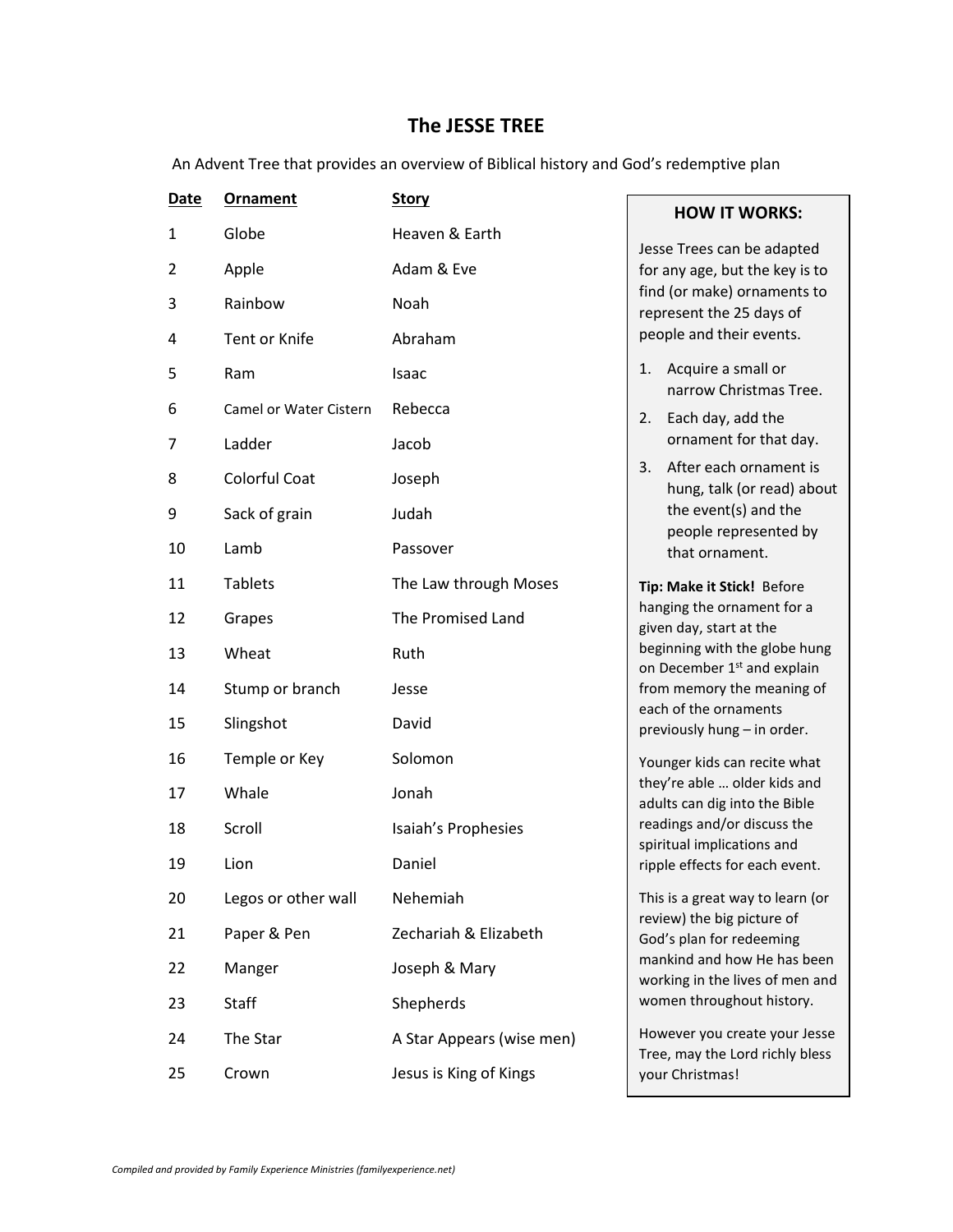## **DAILY DEVOTIONS FOR THE JESSE TREE**

**1) Heaven & Earth** (globe) – In the beginning, God created the heavens and the earth. Read Genesis 1 & 2.

**2) Adam & Eve** (apple) – God gave man one rule, but man chose to follow the logic of the serpent instead of obeying God. As a result, sin entered the world, and man was expelled from the Garden. Read Genesis 3.

**3) Noah** (rainbow) – Sin continued to spread, and eventually all of Adam's descendants turned away from God and pursued their own selfish, evil ways; except for Noah. God found Noah righteous, spared him and his family from the great flood, and established the rainbow as a reminder not to flood the earth ever again. Read Genesis  $6 - 8$ .

**4) Abraham** (tent or knife) – God called Abram out of Ur and promised to make his descendants a great nation. Abram believed the Lord, and his belief was credited to him as righteousness. Even when God instructed Abraham to sacrifice his own son, Abraham obeyed. Read Genesis 12 and/or 15 and/or 22.

**5) Isaac** (ram) – When Abraham only begotten son was on the altar and Abraham was poised to kill him as God instructed, God provided a ram with its horns caught in a thicket as a substitutionary sacrifice. In large part, Isaac's life is a symbol of Jesus, the savior of the world. Read Genesis 22.

**6) Rebecca** (camel or water cistern) – Abraham instructed his servant to get Isaac a bride from his own family in Haran. The servant prayed that God's choice for the bride would offer him water, and offer to water his camels, too. And that's exactly what happened when Rebekah came to the well. Read Genesis 24.

**7) Jacob** (ladder) – Isaac sent Jacob to find a wife from his family in Haran. On the way, Jacob dreamt of a ladder, with the LORD at the top and angels climbing up & down. Jacob built an altar & worshipped. Read Genesis 28.

**8) Joseph** (colorful coat) – Jacob made Joseph a very ornate robe. When Joseph's dreams were about his brothers bowing down to him, they sold him to traders and tricked Jacob into believing he'd been killed. But Joseph was sold into Egypt and eventually became its prime minister. Read Genesis 37, and Genesis 39 – 41.

**9) Judah** (sack of grain) – When the famine hit, Jacob sent his sons (except Benjamin) to Egypt to buy food. Joseph (whom they did not recognize) sold them food, but kept one as a prisoner. On their  $2^{nd}$  trip, Joseph revealed himself & sent for his whole family. Eventually, Jesus was born from the line of Judah. Read Genesis 42 - 47.

**10) Passover** (lamb) – The Israelite population grew, and Pharaoh had them enslaved. After hundreds of years of slavery, God raised up Moses to lead them out. The final blow to the Egyptians was the plague of death, from which God spared the Israelites through the blood of a Passover Lamb—another vibrant symbol of the coming Messiah and how His blood would redeem mankind. Read Exodus 12 (and Exodus  $1 - 11$  as a prequel).

**11) The Law through Moses** (tablets) – After leading the Israelites out of Egypt, God told them that if they would fully obey His law, He would make them a kingdom of priests and a holy nation. He then gave them a series of laws, including what we know as the 10 Commandments. Read Exodus 20 (with Exodus 19 as a prequel).

**12) The Promised Land** (grapes) – Moses commissioned 12 men to enter the land God promised Abraham, Isaac, & Jacob and bring back a report. The land was rich and fruit was abundant, but ten of the scouts gave a bad report, and the people grumbled. So God kept that generation from entering. Read Numbers 13 – 14.

**13) Ruth** (wheat) – Ruth, a Gentile (non-Israelite) wife to an Israelite, becomes widowed. Her widowed mother brings her to Israel, where a kinsman named Boaz allows Ruth to collect extra wheat gleaned from his fields. Eventually he marries her, and their son becomes the grandfather of King David. As the "kinsman redeemer," Boaz's actions represent how Christ redeems us – even redeeming the Gentiles. Read Ruth  $1 - 4$ .